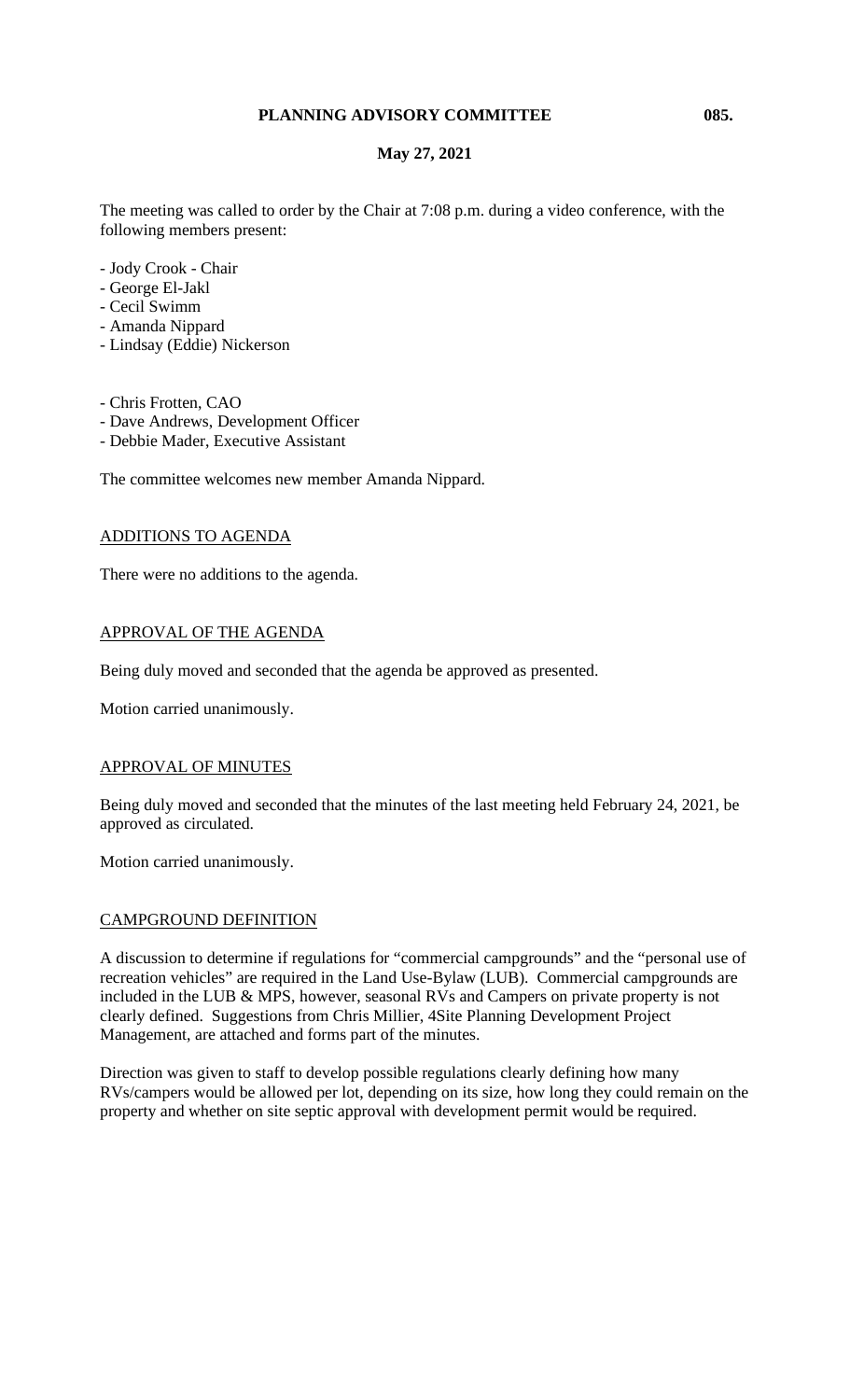### 086. Page 2, Planning Advisory Committee Minutes May 27, 2021

### AGRICULTURAL USES

Proposed Amendments to the Land Use By-law relating to Agricultural Uses was provided by Chris Millier, 4Site Planning Development Project Management. The report is attached and forms part of the minutes. The report focuses on zone standards and lot sizes and not the number of animals permitted.

#### Resolution PAC210501

Being duly moved and seconded that PAC proceed with a Public Participation Meeting to advise the Public on the possible changes to the LUB. Public Participation Meeting to be held the end of June or the end of July depending on Covid restrictions and advertising deadlines.

Motion carried unanimously.

#### ADJOURNMENT

The meeting was adjourned at 8:17 p.m.

\_\_\_\_\_\_\_\_\_\_\_\_\_\_\_\_\_\_\_\_\_\_\_\_\_\_\_\_\_\_\_\_\_\_ \_\_\_\_\_\_\_\_\_\_\_\_\_\_\_\_\_\_\_\_\_\_\_\_\_\_\_\_\_\_\_\_ Chair Secretary for the Meeting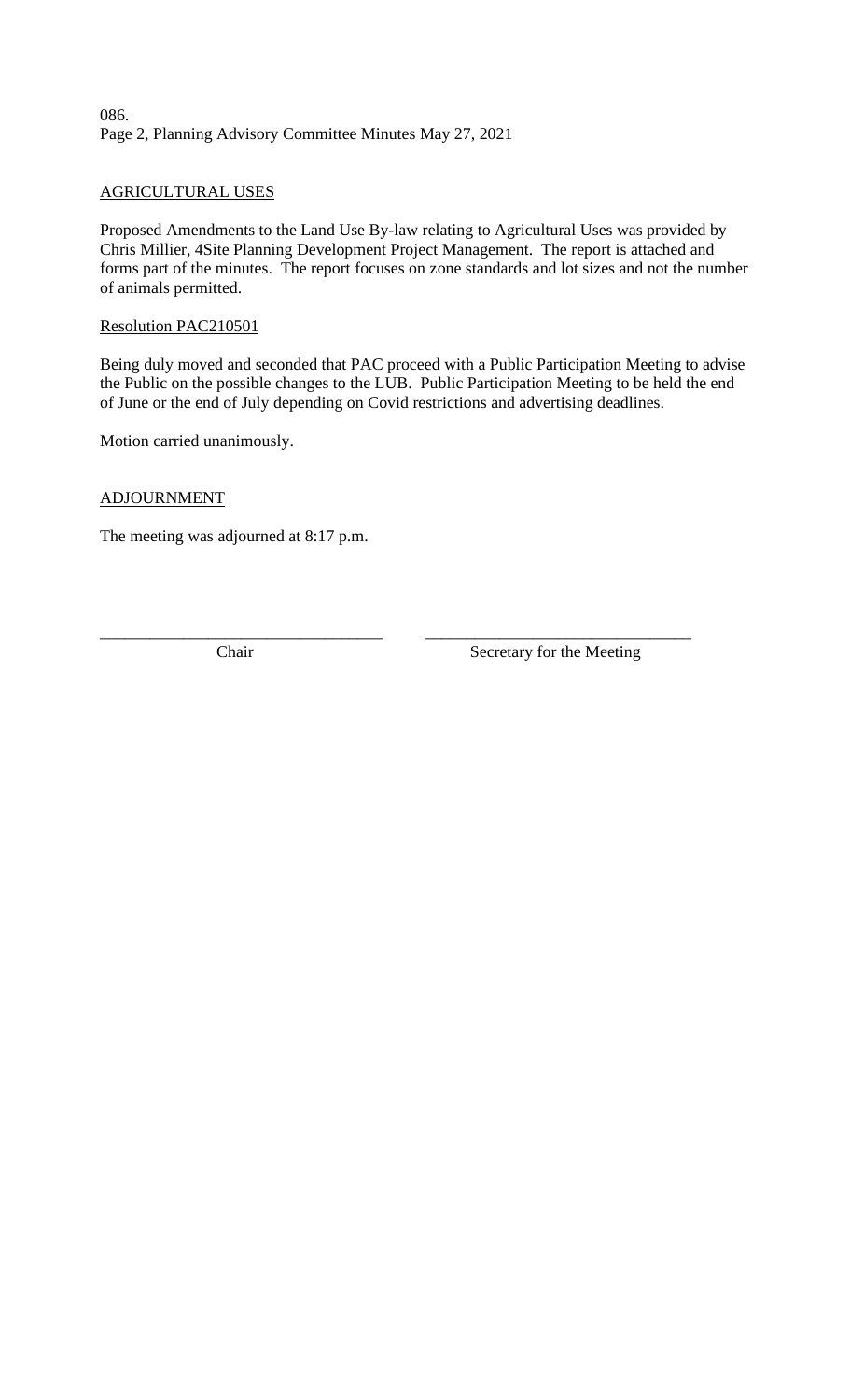

| To:   | <b>Municipality of Barrington Planning Advisory Committee</b> |
|-------|---------------------------------------------------------------|
| From: | <b>Chris Millier</b>                                          |
| Date: | May 21, 2021                                                  |
| Re:   | Discussion/Options, Parking of Recreational Vehicles and      |
|       | <b>Camping Activities</b>                                     |

### **Background**

There are currently three commercial campgrounds operating in the Municipality. The Land Use By-law does contain a definition of "campground" however the use is regulated through the By-law as a "Tourist Accommodation" – "Campgrounds" are not identified themselves as specific permitted uses in any zone. In this context the By-law establishes some regulation for what would commonly be referred to as a "commercial campground", being operated for "profit or gain" as a type of accommodation.

The Municipality has received requests from property owners to permit the set up/location of recreational vehicle for personal (non-commercial) use on private property. While this practice is not explicitly acknowledged or regulated in the Land Use By-law the Municipality's practice has been to allow for up to 2 vehicles to be placed on a vacant lot for seasonal recreational use. The By-law does prohibit the use of recreational vehicles for year round occupancy and the By-law does include a definition for "Mobile Home or Mini Home" to differentiate recreational vehicles from other types of dwellings.

Barrington, like a number of Municipalities, has received requests to allow the establishment of more than 2 recreational vehicle on vacant land however not in the context of a proposal for a commercial campground/tourist accommodation, but rather a larger scale form of "personal" use. Property owners have suggested that the activities and vehicles would be related to family and/or friends and that the intent of the land use would not be "commercial" in nature.

At present the Municipality's Land Use By-law does not contain a clear and strong regulatory framework for informal and small scale recreational vehicle accommodation use. This issue is present in many jurisdictions and appears to be growing in terms of both property owner interest as well as the consideration of the potential impacts of the activity. The following discussion is intended to assist the Committee in considering the issue and identifying directions, if any, it might wish to pursue in preparing potential regulations.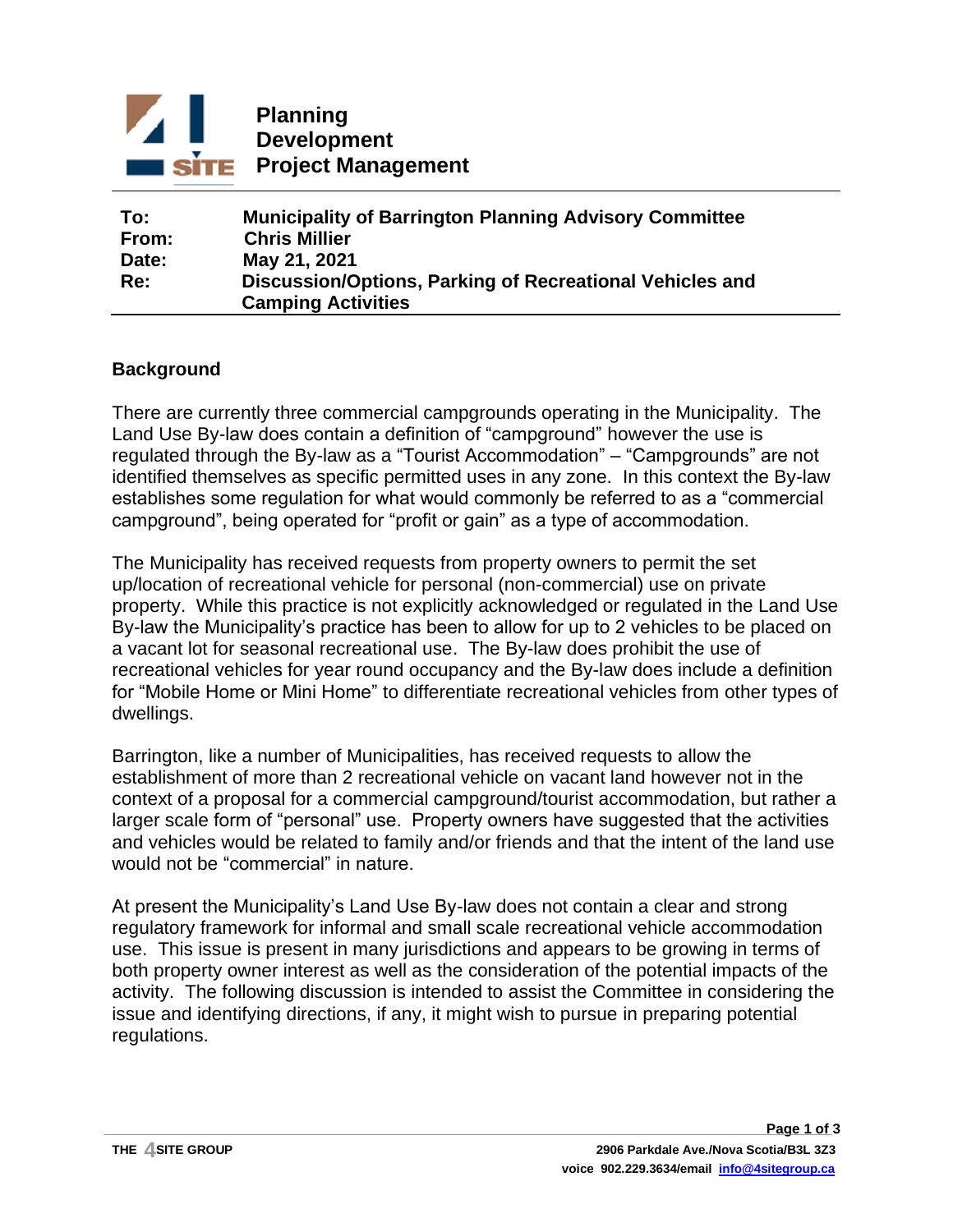### **Discussion**

As indicated the Land Use By-law does contain definitions of "Campground" as well as "Travel Trailer", "Travel Trailer Park" and "Tourist Accommodation". Mobile Home and Mobile Home Park is defined separately.

*Part 19, Definitions*

*Campground means an area of land under single ownership used or intended to be used for the temporary or seasonal accommodation (rental sites) of travel trailers, motor homes, tents and tent trailers used for travel, recreation and vacation purposes but does not include a camp or mobile home park herein defined.*

*Travel Trailer means a trailer that is used or intended to be used for short term or seasonal occupancy and is or is intended to be located or parked on a site for a temporary or seasonal period.*

*Travel Trailer Park means an establishment comprising land or premises under single ownership used or intended to be used for the parking of travel trailers on a temporary or seasonal basis, such as for a day, a week or for a season.*

*Tourist Accommodation means a building or buildings, structures or use of land which is used to accommodate the travelling public for gain or profit by supplying them with sleeping accommodation (rental units or sites) with or without meals and shall include hotels, motels, guest homes, resorts, tourist cabins, hostels and campgrounds*

It is noted that:

- The Land Use By-law does not differentiate between the placement of recreational vehicle for personal use from the provision of camping sites and camping facilities as a commercial activity;
- **EXEDENT** Investment can be significant to establish a commercial campground, including the provision of water/sewer/electrical services, administration facilities, security and amenities. Commercial campgrounds would be subject to commercial tax rates.
- "Travel Trailer Park" would commonly be defined the same as "Campground", neither of these terms are used as permitted uses in any zones;
- "Travel Trailer" is commonly referred to as Recreational Vehicle;
- The Municipality has had success in limiting informal camping on private property to 2 vehicles however this is not confirmed through any formal regulation;
- The Land Use By-law cannot restrict occupancy of recreational vehicle to "family" or "friends";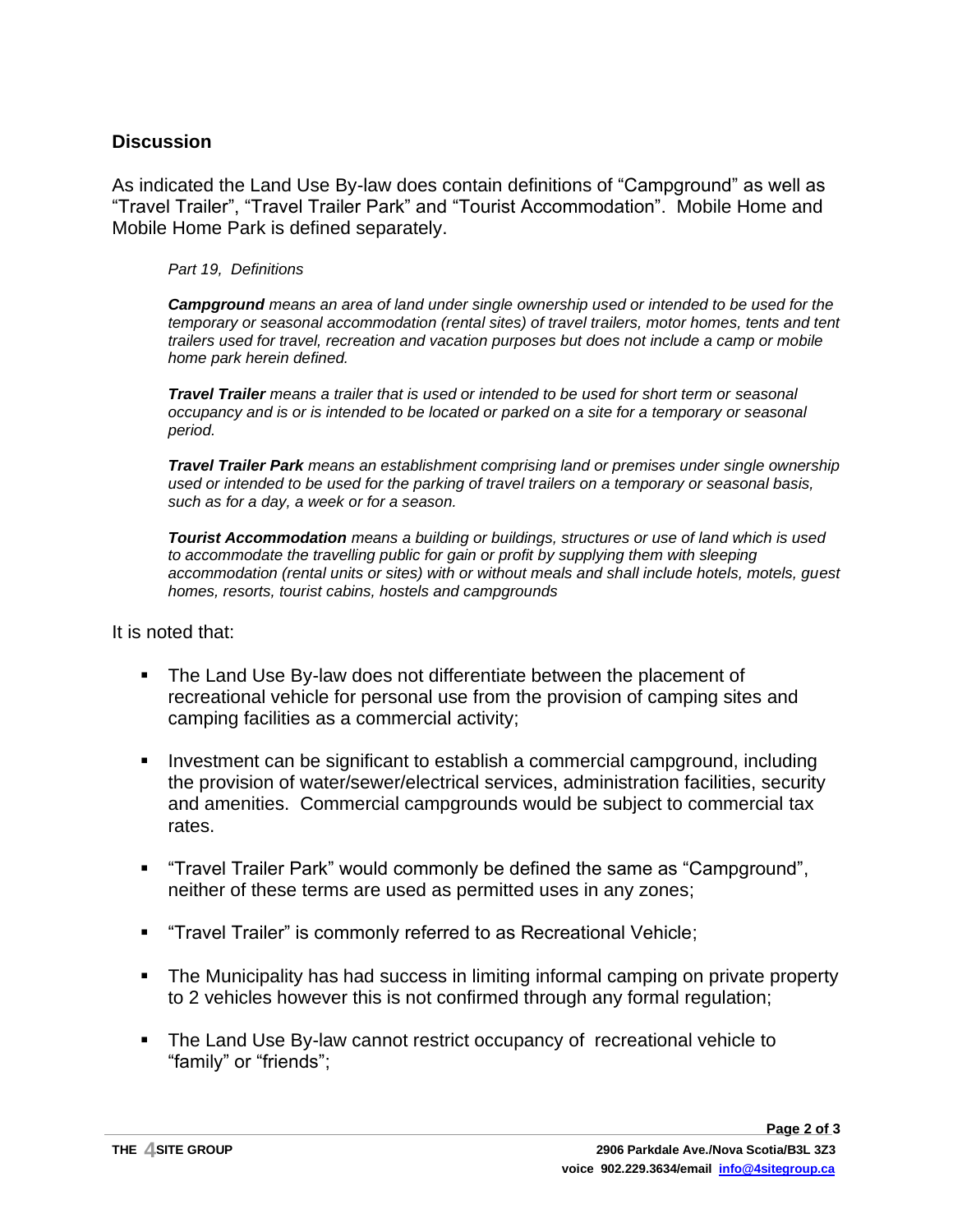In discussing/addressing the following considerations the Committee should be able to assess the current issues and provide direction with respect to the preparation of potential By-law amendments:

- Establish a definition of "Commercial Campground" and "Personal Recreation Vehicle Use";
- Consider whether the term "Travel Trailer Park" is required;
- Establish a maximum number of recreational vehicles permitted as a "Personal Recreational Vehicle Use" – 2? 3?;
- Establish/confirm zones where "Commercial Campgrounds" and "Personal Recreational Vehicle Use" would be permitted;
- Consider whether minimum lot standards (area/frontage/setbacks) would be appropriate for either "Commercial Campgrounds" or "Personal Recreational Vehicle Use";
- Confirm the duration which a vehicle may be sited at either a "Commercial Campgrounds" – potentially year round - and "Personal Recreational Vehicle Use" – potentially spring/summer/fall (180 days per year);
- Confirm whether the provision of onsite environmental services (septic/well) should be permitted for "Personal Recreational Vehicle Use";
- Confirm whether a Municipal Development Permit should be required for both "Commercial Campgrounds" and "Personal Recreational Vehicle Use".

Depending on the direction the Municipality may wish to pursue addressing the regulation of "Commercial Campgrounds" and "Personal Recreational Vehicle Use" it may be able to be undertaken without an amendment to the Municipal Planning Strategy. Such changes would be subject to a public hearing and approval by Municipal Council.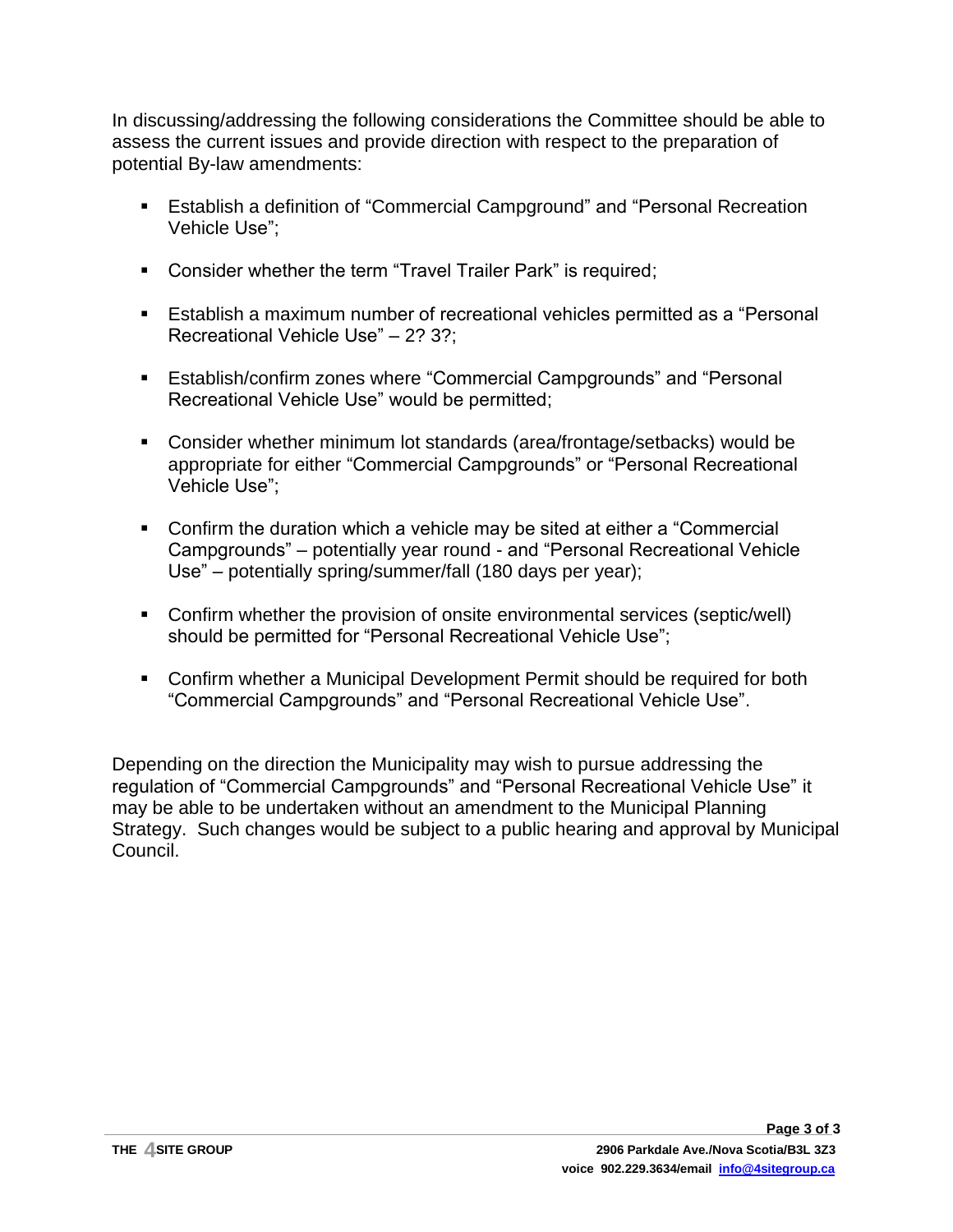

#### **To: Municipality of Barrington Planning Advisory Committee From: Chris Millier Date: May 5, 2021 Re: Proposed Amendments to the Barrington Land Use By-law Relating to Agricultural Uses**

### **1. Introduction**

The Municipality of Barrington's Municipal Planning Strategy recognizes that small scale and domestic agricultural has been and continues to be an important component of the rural character of the Municipality (Part 1, General, History).

The importance of agriculture, in particular to local food sustainability is an issue that the Strategy also recognizes (Part 2, Goals and Objectives, Regional Sustainability Challenges and Issues) and is identified as a focus of the Municipality's Integrated Community Sustainability Plan.

The Strategy and By-law include provisions for the regulation of certain agricultural uses which are widely recognized as presenting potential concerns with land use compatibility, in particular fox and mink farms and intensive livestock operations. Provisions in the Strategy and By-law afford strong regulatory processes for consideration of new such uses or the expansion of existing uses. The Municipality has however encountered some concerns with respect to the compatibility of some smaller scale agricultural uses with their immediate vicinity. While wanting to support the ability for agricultural uses in much of the Municipality the need to provide some regulatory structure for agricultural use is generally recognized.

This report provides and overview of current Municipal Planning Strategy and Land Use By-law provisions relating to agricultural land use activities. The report confirms that the currently Strategy contains sufficient and appropriate policy support for the encouragement and regulation of agricultural uses and identifies proposed amendments to the Land Use By-law aimed at clarifying and strengthening regulations relating to agricultural uses.

### **2. Current MPS/LUB Provisions**

As indicated, the Strategy's introductory text and provisions relating to the Strategy's goals include high level and positive language relating to agricultural uses within the Municipality. The Strategy references the significance of agricultural activities in both a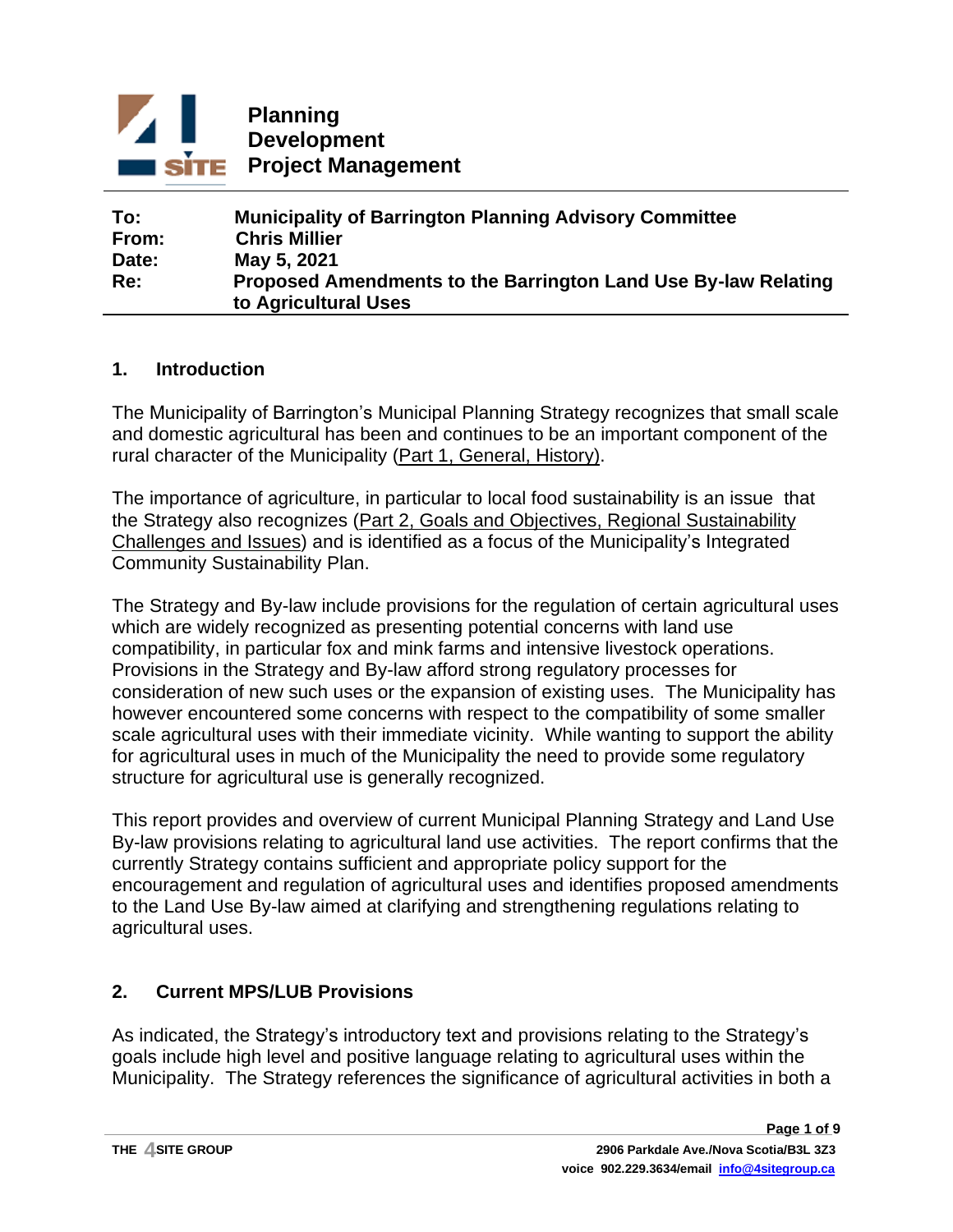historical context and in light of the growing recognition of the importance of local food supplies and food sustainability.

In Part 3, Provincial Statements of Interest the Strategy acknowledged the Province's interest relating to the protection of agricultural lands. The Strategy does identify that commercial agriculture is for the most part limited in the Municipality due to poor soil capabilities

# *Part 3, Provincial Statements of Interest*

# *3. To protect agricultural land and to maintain viable and sustainable food resource base.*

*The Municipality of Barrington has limited agricultural lands. Fisheries-based industries provide much of the Municipality's economic and food resource base.* 

Part 6, Rural Development again acknowledges agricultural land use in rural areas of the municipality and includes agricultural use as permitted use in the Rural Development (RD) Zone. Policy is also established in Parts 6, Part 8 and Part 11 to require certain agricultural uses to be considered only by Development Agreement.

# *Part 6, Rural Development*

- *RD-3 To permit in the Rural Development (RD) Zone a wide range of land uses including residential, institutional, recreational, commercial (Lounges, taverns and cabarets subject to Development Agreement), industrial, agricultural, forestry and utility uses.*
- *RD-4 To consider only by development agreement, in areas zoned Rural Development (RD) proposals for fish reduction and fish composting operations, intensive livestock operations, motor vehicle race tracks, wind*  farms, cannabis production and processing facilities, expansion of existing *fur farms and new fur farms in accordance with Policies ECON-1 and ECON-2.*

# *Part 8, Industrial*

*Fish reduction plants, scarp yards and salvage yards, land fill operations, composting operations, wind farms, intensive livestock operations and fur farming will only be permitted in the Rural Development Zone by development agreement subject to meeting specific conditions and satisfying a variety of policy requirements.*

*I-2 To permit fish reduction plants, fish composting operations, fish plants, boat shops, scrap yards, salvage yards, wind farms, intensive livestock operations, and fur farming in the Rural Development (RD) Zone subject*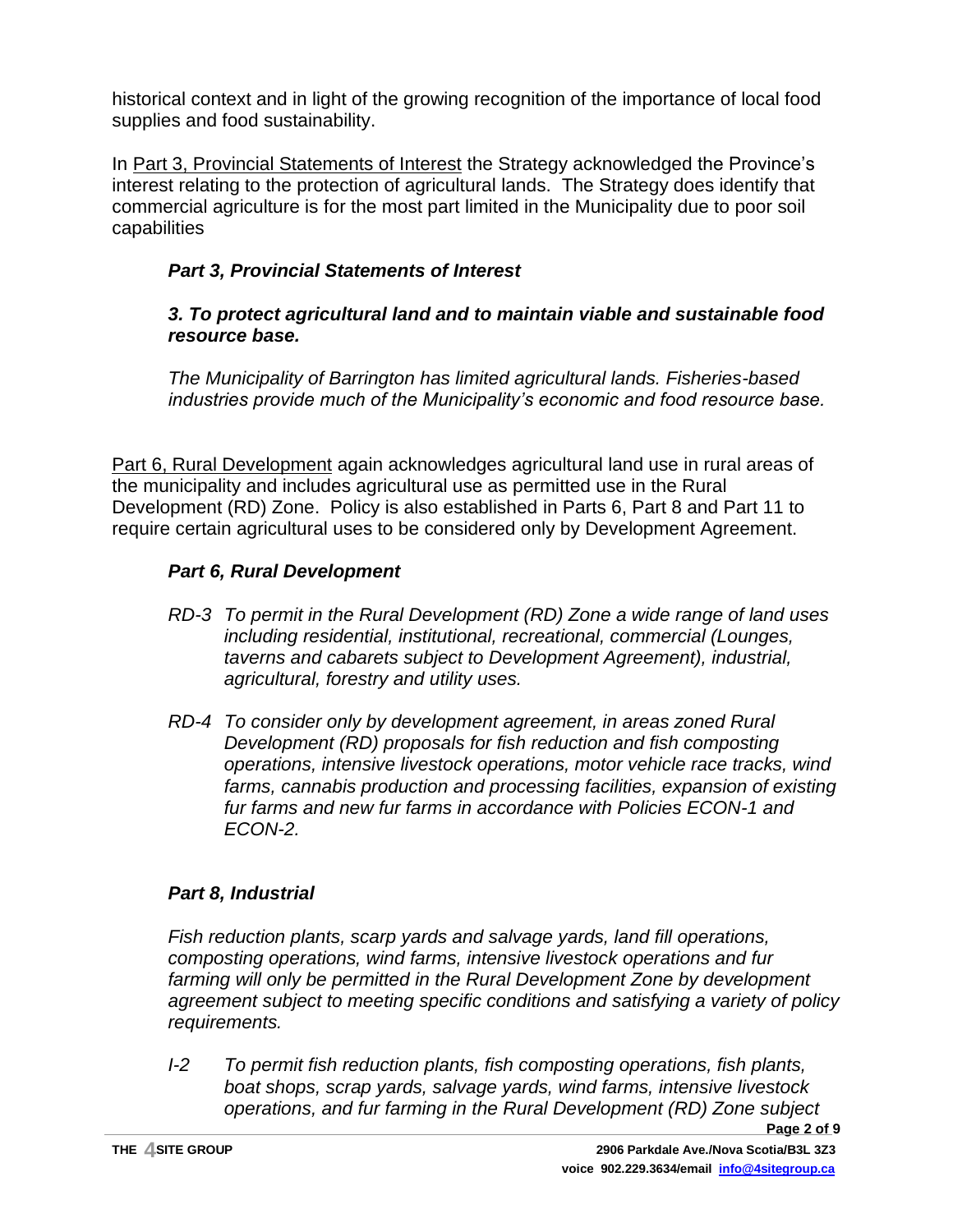*to special requirements in the By-law and to require development agreements for their use.*

# *Part 11, Economic development*

### *Agriculture*

*Soil and climate conditions in Barrington Municipality severely limit the potential for food agriculture of any significant scale. Family gardens will remain popular for individuals interested in growing their own food. There is some potential for berry farming on a small commercial scale in the few areas where soil conditions enable horticulture, and renewed interest and initiatives in studying local micro climate conditions and research into alternate and innovative crops may yield results which could lead to the development of a modest agriculture industry in the future.*

*Council recognizes the importance of agriculture in the broader community, and the long term sustainable goals and objectives of the Municipality support the principles of maintaining and improving air, water and soil quality. This emphasis on environmental health includes the principle of sustainability of a healthy and vibrant food agriculture into the future. The need for study and innovation with cooperation of senior levels of government and industry is understood to be necessary to improve and expand any potential agricultural endeavours.*

*With the 2018 federal legalization of cannabis use and production the Municipality has determined that commercial cannabis production and processing should be limited to specific areas and be subject to approval by Development Agreement in order to minimize the potential for land use conflict. Cannabis production and processing shall only be considered in the Business Park (BP) and Rural Development (RD) Zones.*

*Fur farming is a segment of the overall agricultural industry which may have a future in the Municipality as it is not based on soil conditions. Council recognizes this potential, and also recognizes the potential this industry has for contamination of the environment and creating conflict with existing residential uses. To minimize any potential conflicts the By-law will include separation distance requirements in the Land Use By-law between fur farm structures and watercourses and existing residences, and the By-law will require development agreements for the development of any new fur farms in the Municipality.*

*ECON-1 To require development agreements for all proposals for fish reduction and fish composting operations, intensive livestock operations, motor vehicle race tracks, wind farms, expansion of existing fur farms and new fur farms subject to Policies IMP 13 to IMP 17 inclusive.*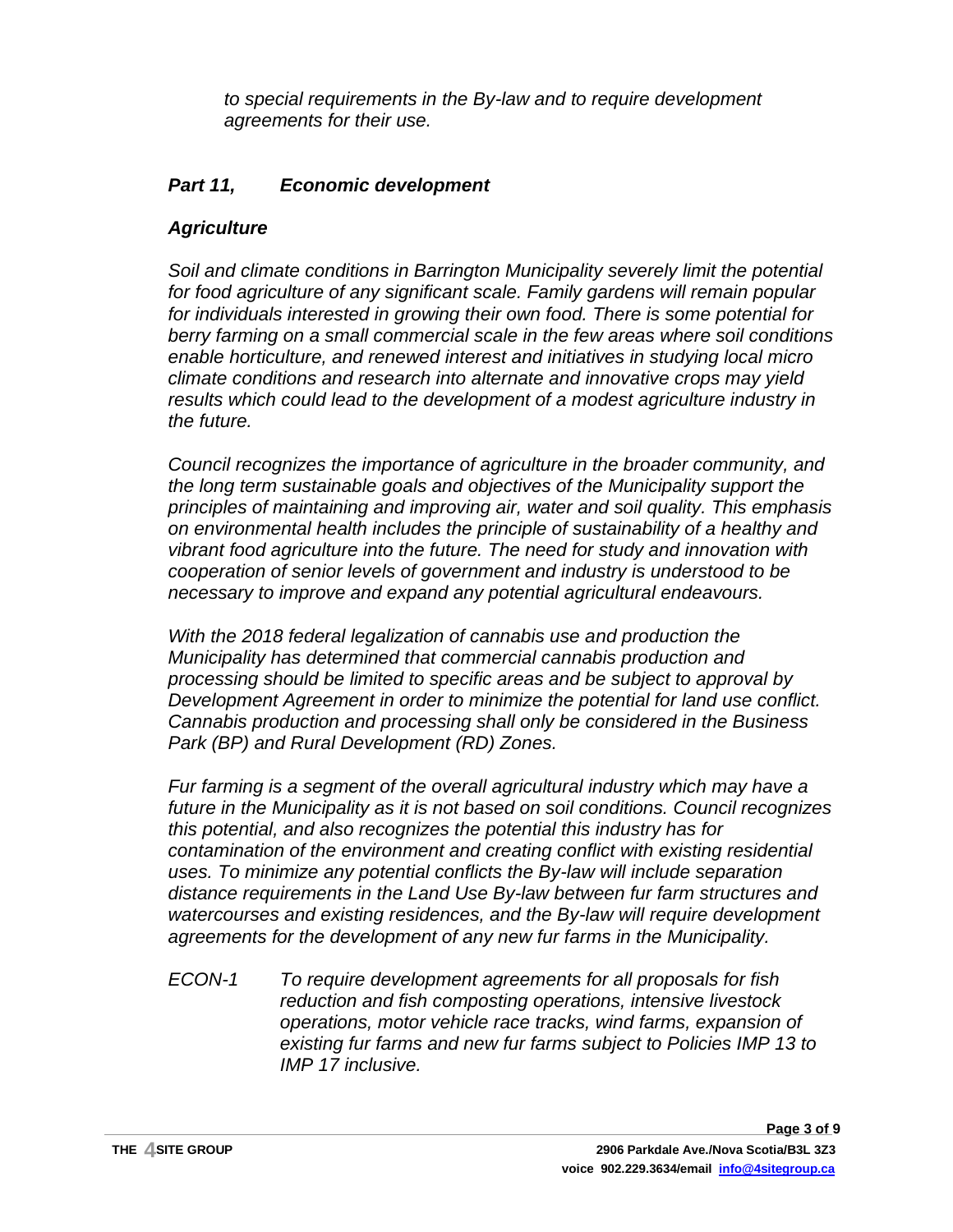# **3. Land Use By-law Provisions**

The Municipality's Land Use By-law provides for agricultural uses in the Residential General (RG) Zone, the Mixed Use (MU) Zone and the Rural Development (RD) Zone. Part 11 also contains provisions relating Development Agreements for specific agricultural uses.

# *Part 5 Residential General (RG) Zone*

### *5.1 Permitted Developments*

*No development permit shall be issued for any use in the Residential General (RG) Zone except for one or more of the following uses:*

➢ *Agricultural uses except fox, mink farms and piggery operations*

# *Part 9 Mixed Use (MU) Zone*

### *9.1 Permitted Developments:*

*No development permit shall be issued for any use in the Mixed Use (MU) Zone except for one or more of the following uses:*

➢ *Agricultural uses except fur farming operations*

# *Part 11 Rural Development (RD) Zone*

### *11.1 Permitted Developments:*

*No development permit shall be issued for any use in the Rural Development (RD) Zone except for one or more of the following uses:*

➢ *All agricultural uses except fur farms*

# *11.3 Developments Permitted subject to development agreements:*

# *The following uses require development agreements:*

- ➢ *Intensive Livestock operations*
- ➢ *Fur farms and expansions to existing fur farms*
- ➢ *Cannabis Production and Processing*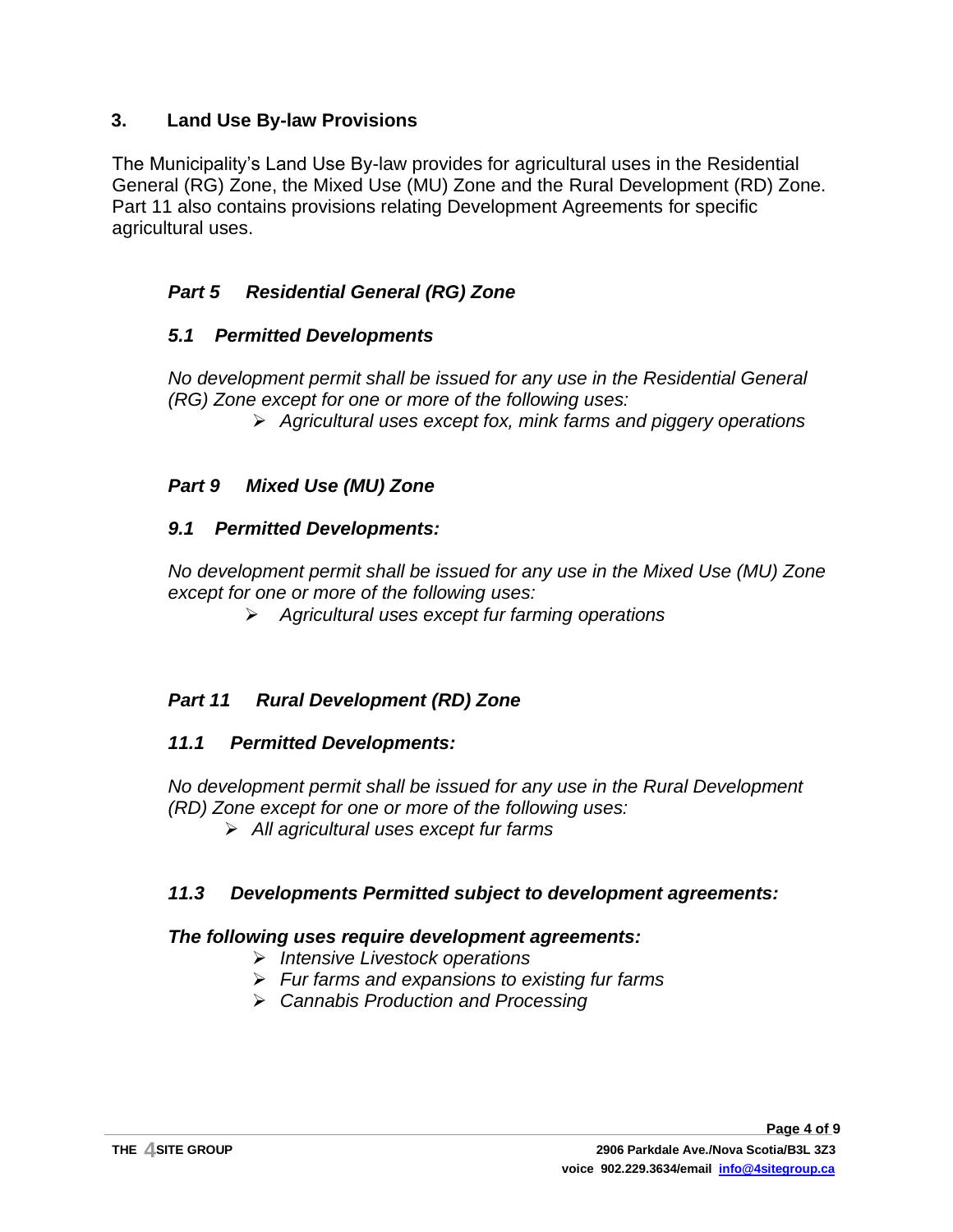*Part 18, Zone Standards contains specific zone standards for specific agricultural uses for specific zones.*

*18.7 Fox, mink and Piggery Operations permitted in the MU and RD Zones:*

| Lot Area*         | $-10$ acres                                 |
|-------------------|---------------------------------------------|
| Lot Frontage      | - No requirement                            |
| <b>Front Yard</b> | $-150$ ft.                                  |
| Rear Yard         | $-200$ ft.                                  |
| Side Yards        | - 200 ft. on both sides                     |
|                   | Maximum height of main building is 35 feet. |

*\*The Department of Environment may require larger lot sizes than those listed here for on-site sewage disposal systems.*

# *Part 19, Definitions*

*Fox or Mink Ranch means any operation where one or more males and females of either species, unless such are neutered or spayed, are confined to an enclosed structure for feeding, breeding or holding for production purposes or for pelts or for future sale.*

*Hog Operation means an operation where more than 6 pigs are confined within an enclosed structure for feeding, breeding or holding for production purposes or for future sale.*

# **4. Discussion**

The Municipal Planning Strategy contains various policies supporting the establishment of agricultural uses. It also enables the regulation of certain agricultural uses by Development Agreement to promote compatibility with adjacent properties and provide enhanced regulatory abilities.

Barrington-Barrington Passage Rural Centre's Residential General designation and zone and the Woods Harbour Rural Centre Mixed Use designation and zone provide for a broad range of residential, commercial and institutional uses as well as some industrial uses. The zones allow for uses which may vary in "intensity" but which can generally be managed and regulated to promote compatibility.

The approach to development in the Rural Development designation and zone similarly allows a very broad range of uses and to put regulations in place on certain uses so that there is a public review process and the ability to regulate potential land use conflict between intensive and less intensive uses.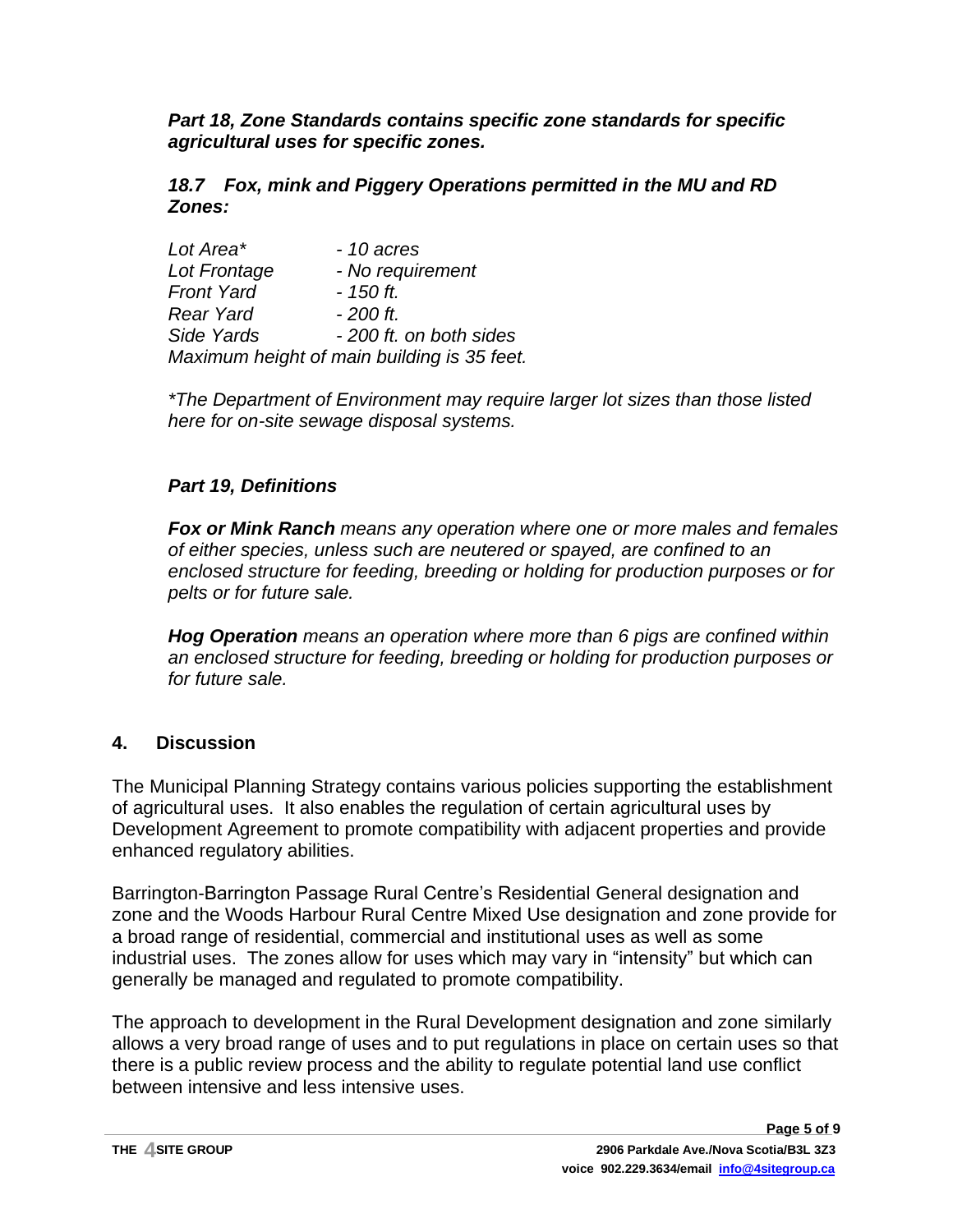The Land Use By-law enables agricultural uses in three specific zones and includes provisions relating to implementation of the Development Agreement policies.

It is noted that while the By-law (Part 19, Definitions) does contain definitions for "Fox and Mink Ranch" and "Hog Operation" however neither of these terms are actually uses in the various Parts of the By-law establishing permitted uses in various zones. The terms uses in Parts 5, 11 and 18 are "Fox and Mink Farms" and "Piggery Operations". Consistency in the use of defined terms is important for By-law interpretation and enforcement.

Part 19 of the Land Use By-law does not include definitions for a number of terms that are used in other Parts of the By-law. These terms include "agricultural use", "intensive livestock operation" or "piggery". Again it is important to have definitions for uses which are permitted by and subject to various By-law provisions.

With respect to "agricultural uses" it is common for land use by-laws to provide for definitions which differentiate between agriculture activity which is accessory to a main residential use verses agricultural activities which are the primary use of land and commonly associated with commercial scale activities. This differentiation assists in defining and separation levels of intensity of agricultural use.

With respect to development control and regulations the Municipality has two primary approaches available to it and which are utilized by other jurisdictions. Standards for various types of agricultural activities and structures (barns, pasture, manure storage areas) can be established within each zone where agricultural uses might be permitted. The standards could be common to all zones or be tailored to the differing characteristics of different zones. The regulations might include a minimum lot size for a certain agricultural use, separation distances for agricultural uses from buildings or property lines, fencing requirement, etc.

Another approach to address this same issue used in various by-laws, used specifically for animal and fowl, is to define the intensity of use in terms of the actual type and number of animals on a lot. The concept of an "animal unit" is defined by the type and number of a particular animal and the intensity of use is tied to prescribed limits according to lot size. The by-law would prescribe the number of "animal units" permitted in a particular zone or lot and then define what type and number of animals would constitute an animal unit (as an example: a large lot might allow 2 animal units and 1 animal unit might be defined as be comprised of 1 horse/cow, or 4 sheep or 6 goats or 10 chickens and the total permitted agricultural use/number of animals present could not exceed the prescribed number of 2. In this approach it is possible to regulate levels of intensity but it can represent challenges with ongoing monitoring and enforcement.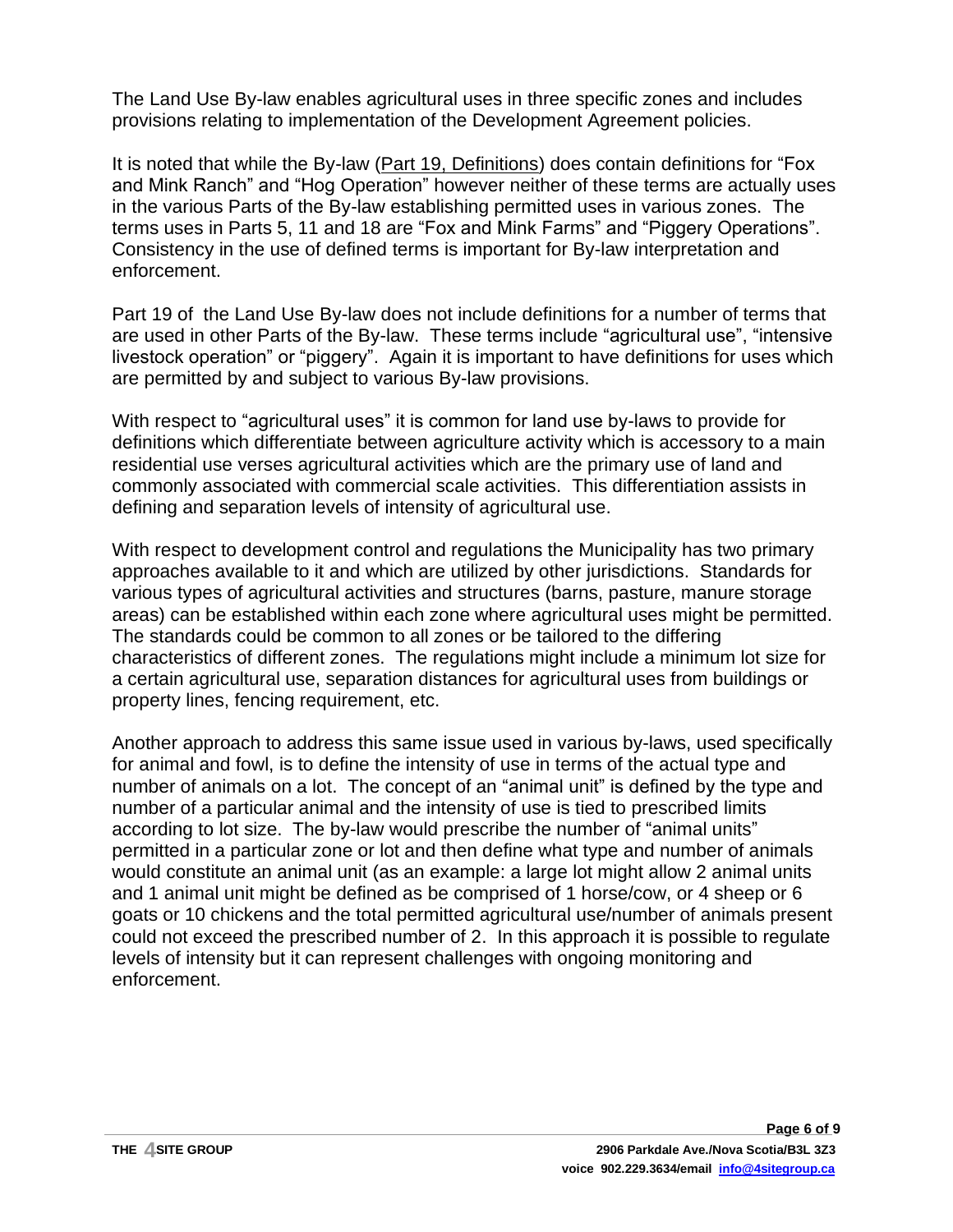Given the generally supportive approach to agricultural land use regulation in the municipality, and the MPS's current focus on regulation of more intensive type uses it is suggested that the adoption of definitions and associated regulations for less intensive – "Domestic Agriculture" - and more intensive agricultural uses – "Intensive Agriculture" would be consistent with the Municipality's approach. The existing definition and regulations around "Intensive Livestock" are appropriate and should be maintained. The By-law can contain specific minimum lot standards (frontage/area/setbacks) for various types of defined agricultural activities.

In light of this discussion, the following are proposed amendments to the Land Use Bylaw directed at strengthening current By-law provisions relating to agricultural uses and to provide the Municipality addition regulatory provisions aimed at limiting potential future land use conflicts between agricultural and non-agricultural uses.

# **5. Proposed Amendments to the Municipality of Barrington Land Use By-law**

The following proposed amendment to the Municipality of Barrington Land Use By-law are suggested for the Committee's consideration.

1. Part 5.1 Residential General (RG) Zone, Permitted Developments

Amend "agricultural uses except fox, mink farms and piggery operations" to read "domestic agricultural uses except fox or mink farms and piggery operations".

- 2. Part 9.1 Mixed Use (MU) Zone, Permitted Developments
	- **A.** Amend "agricultural uses except fur farming operations" to read "domestic and intensive agricultural uses except fur farms and piggery operations"
	- **B.** Include "Kennel" as a permitted use.
- 3. Part 11 Rural Development (RD) Zone
	- **A.** Part 11.1 Rural Development (RD) Zone, Permitted Developments

Amend the preamble text to read: "No development permit shall be issued for any use in the Rural Development (RD) Zone except for one or more of the following uses:"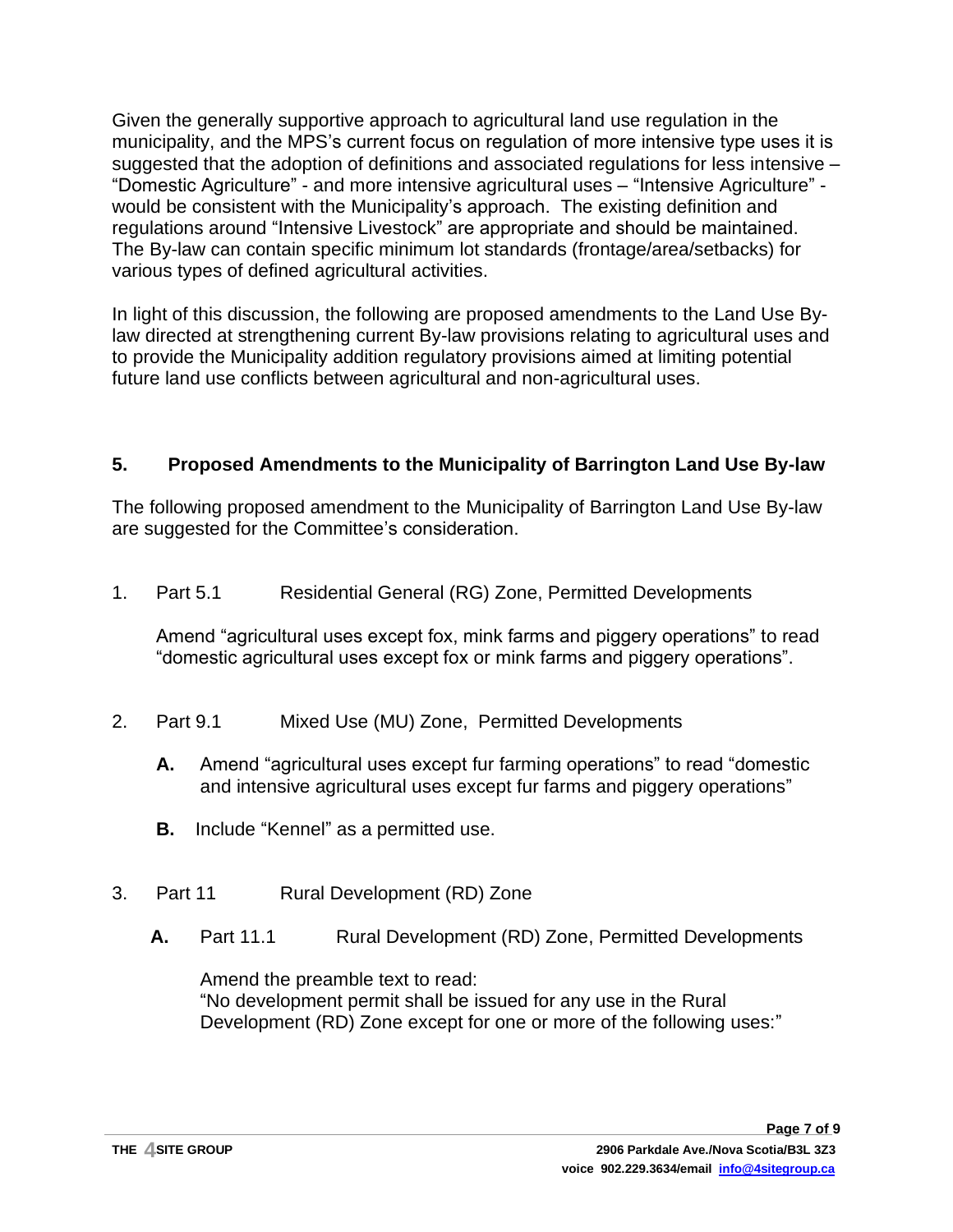**B.** Part 11.1 Rural Development (RD) Zone, Permitted Developments

Amend "agricultural uses except fur farms" to read "domestic and intensive agricultural uses except fur farms and piggery operation".

- **C.** Include "Kennel" as a permitted use.
- **D.** Part 11.3 Developments Permitted Subject To Development Agreements:

Amend to include the following use ➢ Piggery Operations

- 4. Part 18, Zone Standards
	- **A**. Insert the following new Part 18.7 and Part 18.8

#### **18.7 Domestic Agriculture uses in the RG, MU and RD Zones**

- 18.7.1 Minimum lot area shall be 15,000 sq. ft.;
- 18.7.2 Domestic agricultural use must be contained within the limits of the property by means of fencing, enclosures, or buildings;
- 18.7.3 No building or structure in association with the domestic agricultural uses, except fencing, shall be located within: i. 30 ft. of an adjacent property or road; and, ii. 50 ft. of any well;
- 18.7.4 No manure storage shall be located within: i. 30 ft. of an adjacent property or road; ii. 50 ft. of a watercourse or wetland; iii. 100 ft. of any well.

# **18.8 Intensive Agriculture uses in the MU and RD Zone**

- 18.8.1 Minimum lot area shall be 10 acres;
- 18.8.2 Intensive agricultural use must be contained within the limits of the property by means of fencing, enclosures, or buildings;
- 18.8.3 No building or structure in association with the intensive agricultural uses, except fencing, shall be located within: i. 50 ft. of an adjacent property or road; and,
	- ii. 100 ft. of any well;
- 18.7.4 No manure storage shall be located within: